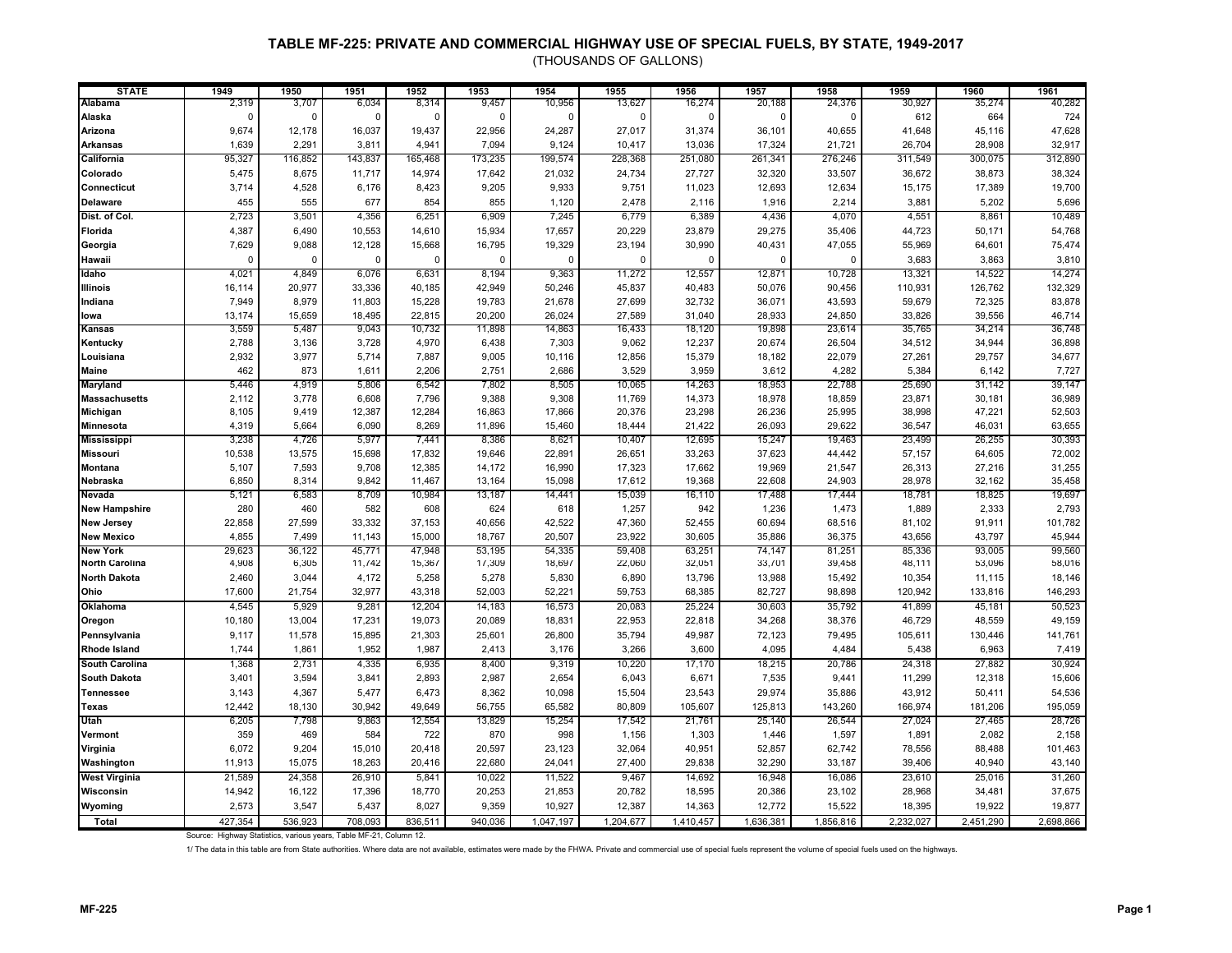| <b>STATE</b>          | 1962      | 1963      | 1964      | 1965      | 1966      | 1967      | 1968      | 1969      | 1970      | 1971      | 1972      | 1973      | 1974      |
|-----------------------|-----------|-----------|-----------|-----------|-----------|-----------|-----------|-----------|-----------|-----------|-----------|-----------|-----------|
| Alabama               | 48,006    | 54,967    | 63,677    | 73,097    | 84,476    | 93,185    | 106,523   | 119,658   | 127,971   | 145,429   | 165,202   | 190,600   | 193,253   |
| Alaska                | 794       | 902       | 975       | 1,148     | 2,361     | 2,531     | 8,773     | 4,709     | 10,544    | 3,076     | 11,459    | 9,040     | 30,151    |
| Arizona               | 51,542    | 54,361    | 58,361    | 60,794    | 66,724    | 72,307    | 80,088    | 97,939    | 96,673    | 115,668   | 126,776   | 149,614   | 151,490   |
| <b>Arkansas</b>       | 36,063    | 41,428    | 46,736    | 56,914    | 65,726    | 68,205    | 77,197    | 87,808    | 94,366    | 112,631   | 131,904   | 155,922   | 151,745   |
| California            | 353,202   | 367,736   | 382,903   | 417,938   | 451,369   | 455,955   | 492,380   | 577,651   | 599,308   | 660,388   | 709,414   | 781,532   | 764,424   |
| Colorado              | 43,949    | 45,167    | 47,196    | 46,271    | 51,506    | 56,555    | 61,260    | 65,577    | 69,629    | 79,568    | 90,186    | 106,313   | 104,864   |
| Connecticut           | 28,788    | 34,306    | 42,376    | 49,973    | 57,117    | 60,948    | 68,443    | 76,666    | 78,002    | 80,909    | 84,894    | 92,563    | 91,727    |
| <b>Delaware</b>       | 9,556     | 10,096    | 6,977     | 9,139     | 10,382    | 10,154    | 11,760    | 12,456    | 12,709    | 15,177    | 15,468    | 16,826    | 18,109    |
| Dist. of Col.         | 11,803    | 12,051    | 12,937    | 13,201    | 13,658    | 13,755    | 14,153    | 14,183    | 14,856    | 17,512    | 16,722    | 17,657    | 17,679    |
| Florida               | 61,806    | 72,514    | 82,588    | 95,932    | 111,246   | 125,399   | 143,899   | 169,558   | 183,679   | 222,224   | 266,790   | 324,421   | 314,020   |
| Georgia               | 85,420    | 92,668    | 99,959    | 117,707   | 147,521   | 163,675   | 186,366   | 208,646   | 229,850   | 269,531   | 298,848   | 354,584   | 352,092   |
| Hawaii                | 4,098     | 4,301     | 4,699     | 5,373     | 5,646     | 5,697     | 6,919     | 8,020     | 8,367     | 9,642     | 10,553    | 11,556    | 12,419    |
| Idaho                 | 15,365    | 16,649    | 16,924    | 21,296    | 22,200    | 23,138    | 26,970    | 28,023    | 25,901    | 33,089    | 34,049    | 48,469    | 42,214    |
| Illinois              | 148,810   | 165,093   | 187,525   | 211,922   | 241,244   | 258,899   | 292,753   | 320,404   | 324,527   | 380,318   | 418,641   | 494,592   | 521,148   |
| Indiana               | 99,514    | 115,993   | 132,093   | 153,928   | 173,373   | 186,716   | 212,304   | 232,110   | 261,539   | 295,085   | 340,868   | 388,325   | 379,215   |
| lowa                  | 51,388    | 60,516    | 68,284    | 80,512    | 87,479    | 99,036    | 106,708   | 118,446   | 131,790   | 153,565   | 178,532   | 212,366   | 212,791   |
| Kansas                | 43,904    | 50,329    | 55,034    | 54,223    | 65,428    | 70,225    | 81,576    | 89,067    | 96,053    | 107,884   | 127,622   | 146,294   | 143,604   |
| Kentucky              | 41,008    | 43,047    | 52,624    | 58,680    | 72,101    | 78,722    | 90,883    | 101,651   | 110,540   | 127,323   | 147,870   | 176,900   | 155,402   |
| Louisiana             | 39,911    | 44,790    | 52,078    | 62,813    | 71,208    | 76,387    | 86,277    | 91,849    | 99,184    | 113,648   | 132,774   | 152,676   | 164,370   |
| Maine                 | 8,975     | 11,148    | 13,839    | 14,070    | 17,869    | 19,899    | 21,839    | 24,072    | 27,807    | 30,969    | 36,339    | 41,503    | 42,723    |
| <b>Maryland</b>       | 40,538    | 44,208    | 51,008    | 58,122    | 62,221    | 67,582    | 74,192    | 81,982    | 87,475    | 93,861    | 104,749   | 117,005   | 125,897   |
| <b>Massachusetts</b>  | 45,479    | 49,765    | 59,742    | 66,232    | 73,780    | 80,436    | 89,859    | 98,808    | 102,575   | 110,785   | 115,070   | 131,199   | 134,353   |
| Michigan              | 61,930    | 75,660    | 90,269    | 111,458   | 130,393   | 143,071   | 163,692   | 187,783   | 189,436   | 218,605   | 249,132   | 286,289   | 275,523   |
| Minnesota             | 46,712    | 54,878    | 60,795    | 69,528    | 81,952    | 92,412    | 104,598   | 114,288   | 124,075   | 143,426   | 152,771   | 188,413   | 183,353   |
| <b>Mississippi</b>    | 33,368    | 37,283    | 43,078    | 51,980    | 64,975    | 78,574    | 89,689    | 106,212   | 82,532    | 100,956   | 118,179   | 135,257   | 137,754   |
| <b>Missouri</b>       | 74,918    | 80,173    | 93,303    | 108,002   | 132,092   | 143,689   | 168,757   | 183,520   | 191,929   | 216,463   | 237,174   | 279,416   | 270,430   |
| <b>Montana</b>        | 30,311    | 33,447    | 35,294    | 38,879    | 43,253    | 40,668    | 45,756    | 49,868    | 58,136    | 61,295    | 69,145    | 76,954    | 72,955    |
| Nebraska              | 38,583    | 40,301    | 41,277    | 44,116    | 48,839    | 52,296    | 57,953    | 64,040    | 70,694    | 82,527    | 98,786    | 115,727   | 115,766   |
| Nevada                | 21,796    | 23,758    | 26,411    | 26,079    | 27,302    | 26,519    | 32,712    | 35,283    | 37,766    | 40,609    | 44,418    | 48,573    | 54,931    |
| <b>New Hampshire</b>  | 3,314     | 4,036     | 4,668     | 5,541     | 7,401     | 7,873     | 10,088    | 11,515    | 12,546    | 15,028    | 16,373    | 18,195    | 19,035    |
| <b>New Jersey</b>     | 105,331   | 123,633   | 145,414   | 160,734   | 179,435   | 189,425   | 208,252   | 219,649   | 232,650   | 245,984   | 263,603   | 290,195   | 287,737   |
| <b>New Mexico</b>     | 49,357    | 49,322    | 50,681    | 55,381    | 59,299    | 63,000    | 65,904    | 72,757    | 78,892    | 84,874    | 95,494    | 102,845   | 106,810   |
| <b>New York</b>       | 99,110    | 107,331   | 124,883   | 136,272   | 156,497   | 171,214   | 183,255   | 216,112   | 242,685   | 251,535   | 267,259   | 300,273   | 283,092   |
| <b>North Carolina</b> | 66,170    | 74,929    | 85,958    | 97,941    | 120,505   | 131,251   | 148,030   | 166,568   | 176,962   | 204,327   | 230,693   | 277,466   | 269,586   |
| <b>North Dakota</b>   | 15,858    | 18,554    | 24,125    | 25,482    | 25,601    | 25,171    | 27,863    | 28,610    | 36,052    | 35,949    | 38,164    | 47,407    | 40,793    |
| Ohio                  | 166,578   | 193,094   | 226,452   | 264,093   | 297,781   | 306,532   | 363,207   | 399,052   | 395,454   | 446,086   | 494,933   | 563,700   | 562,531   |
| Oklahoma              | 55,794    | 57,924    | 60,550    | 77,634    | 87,757    | 92,309    | 101,532   | 109,818   | 118,495   | 132,373   | 152,943   | 173,276   | 177,426   |
| Oregon                | 55,991    | 60,885    | 64,020    | 70,663    | 76,541    | 80,694    | 90,979    | 105,752   | 108,898   | 122,320   | 137,024   | 176,506   | 154,006   |
| Pennsylvania          | 156,774   | 174,695   | 200,436   | 238,627   | 282,517   | 314,414   | 355,076   | 393,623   | 424,068   | 459,739   | 540,816   | 597,890   | 628,472   |
| Rhode Island          | 7,050     | 8,468     | 9,487     | 11,404    | 13,483    | 15,616    | 18,139    | 18,358    | 18,224    | 20,801    | 23,800    | 24,527    | 23,602    |
| South Carolina        | 34,902    | 39,362    | 45,561    | 52,644    | 57,261    | 66,176    | 75,935    | 83,961    | 93,661    | 105,985   | 124,834   | 147,397   | 147,454   |
| <b>South Dakota</b>   | 15,836    | 18,603    | 20,617    | 20,094    | 20,506    | 21,450    | 23,395    | 27,417    | 30,522    | 34,152    | 37,689    | 49,014    | 47,096    |
| <b>Tennessee</b>      | 60,808    | 69,570    | 71,272    | 82,799    | 96,213    | 106,874   | 127,940   | 147,079   | 162,817   | 192,748   | 227,468   | 262,660   | 265,905   |
| <b>Texas</b>          | 201,833   | 216,090   | 249,024   | 280,622   | 320,411   | 351,698   | 395,419   | 417,805   | 453,027   | 522,833   | 596,365   | 709,054   | 707,446   |
| Utah                  | 31,205    | 30,909    | 33,267    | 34,441    | 36,915    | 39,330    | 43,785    | 46,769    | 49,461    | 50,439    | 60,979    | 72,204    | 73,071    |
| Vermont               | 2,315     | 2,586     | 3,292     | 3,884     | 4,639     | 5,163     | 5,924     | 6,311     | 12,043    | 14,386    | 15,177    | 18,865    | 20,167    |
| Virginia              | 94,792    | 103,939   | 113,012   | 126,016   | 137,792   | 149,203   | 165,440   | 181,930   | 193,803   | 215,540   | 238,027   | 259,321   | 251,240   |
| Washington            | 44,929    | 47,997    | 52,699    | 61,594    | 67,791    | 74,922    | 86,195    | 92,603    | 97,794    | 105,227   | 120,597   | 145,913   | 144,161   |
| <b>West Virginia</b>  | 37,202    | 31,093    | 36,840    | 47,407    | 53,193    | 54,143    | 58,405    | 64,262    | 79,699    | 88,353    | 92,661    | 106,128   | 85,609    |
| Wisconsin             | 44,381    | 50,211    | 58,004    | 68,482    | 78,481    | 85,919    | 96,947    | 113,765   | 124,823   | 142,394   | 163,141   | 189,625   | 201,242   |
| Wyoming               | 20,991    | 21,231    | 23,540    | 24,829    | 28,007    | 30,722    | 34,666    | 36,085    | 40,203    | 40,645    | 47,065    | 53,598    | 65,366    |
| Total                 | 2,948,058 | 3,241,997 | 3.632.764 | 4.125.911 | 4,691,467 | 5,049,734 | 5,690,655 | 6,330,078 | 6,730,692 | 7,573,881 | 8,519,440 | 9,836,645 | 9,796,249 |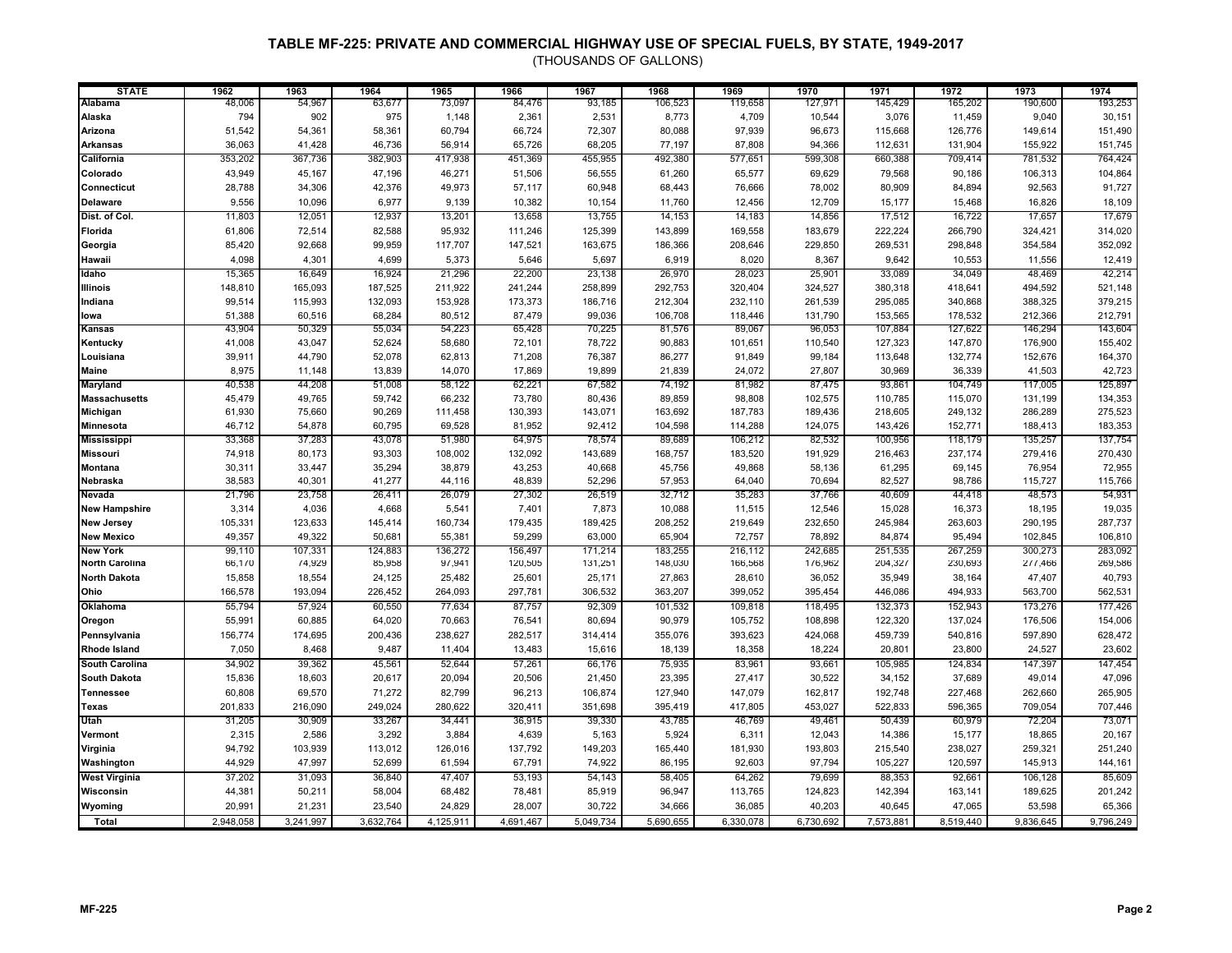| <b>STATE</b>          | 1975      | 1976       | 1977       | 1978       | 1979       | 1980       | 1981       | 1982       | 1983       | 1984       | 1985       | 1986       |
|-----------------------|-----------|------------|------------|------------|------------|------------|------------|------------|------------|------------|------------|------------|
| <b>Alabama</b>        | 194,081   | 219,093    | 249,302    | 280,542    | 291,498    | 322,457    | 291,923    | 291,133    | 323,318    | 355,297    | 365,287    | 375,522    |
| Alaska                | 35,226    | 44,788     | 44,160     | 32,396     | 11,956     | 46,132     | 14,713     | 41,283     | 97,400     | 60,445     | 73,836     | 59,947     |
| Arizona               | 154,703   | 166,934    | 189,408    | 201,847    | 226,184    | 218,807    | 229,303    | 197,335    | 207,148    | 235,282    | 273,013    | 285,884    |
| <b>Arkansas</b>       | 146,417   | 170,098    | 189,034    | 211,837    | 209,990    | 213,762    | 240,231    | 243,172    | 262,824    | 298,967    | 297,066    | 302,445    |
| California            | 782,725   | 871,709    | 914,959    | 1,078,600  | 1,169,126  | 1,153,621  | 1,224,404  | 1,215,367  | 1,298,093  | 1,438,088  | 1,415,690  | 1,602,662  |
| Colorado              | 102,776   | 114,220    | 125,580    | 133,474    | 147,274    | 141,087    | 166,869    | 190,037    | 199,178    | 207,760    | 203,234    | 190,732    |
| Connecticut           | 83,881    | 90,677     | 91,320     | 103,134    | 106,437    | 104,213    | 108,260    | 126,732    | 131,129    | 134,229    | 182,805    | 198,222    |
| <b>Delaware</b>       | 19,022    | 20,457     | 22,508     | 22,139     | 26,915     | 35,156     | 36,731     | 39,711     | 44,245     | 47,896     | 51,558     | 53,934     |
| Dist. of Col.         | 17,296    | 17,565     | 19,797     | 17,438     | 17,436     | 17,293     | 15,325     | 18,490     | 20,622     | 20,709     | 20,260     | 21,500     |
| Florida               | 302,316   | 329,302    | 361,455    | 414,021    | 457,071    | 498,560    | 558,605    | 577,151    | 640,032    | 688,430    | 676,013    | 708,054    |
| Georgia               | 319,855   | 342,596    | 376,900    | 419,692    | 455,215    | 449,287    | 524,460    | 514,229    | 583,651    | 648,129    | 677,143    | 724,290    |
| Hawaii                | 13,936    | 14,996     | 15,093     | 16,526     | 17,765     | 19,169     | 16,910     | 18,583     | 17,500     | 18,478     | 19,470     | 20,543     |
| Idaho                 | 50,405    | 42,764     | 65,247     | 70,131     | 80,264     | 55,085     | 74,134     | 77,044     | 72,386     | 96,105     | 99,038     | 100,003    |
| <b>Illinois</b>       | 483,956   | 536,243    | 573,472    | 626,650    | 689,913    | 604,245    | 639,623    | 598,967    | 590,838    | 580,743    | 604,625    | 718,119    |
| Indiana               | 372,928   | 430,957    | 463,737    | 400,235    | 549,866    | 577,215    | 584,170    | 595,408    | 612,193    | 662,225    | 719,496    | 695,320    |
| lowa                  | 210,559   | 247,726    | 261,019    | 260,227    | 285,770    | 268,905    | 299,889    | 281,796    | 295,598    | 321,639    | 305,258    | 292,468    |
| Kansas                | 142,473   | 151,200    | 149,642    | 159,661    | 225,898    | 232,972    | 244,311    | 246,980    | 241,594    | 277,693    | 282,895    | 279,752    |
| Kentucky              | 153,640   | 173,902    | 193,591    | 217,059    | 226,750    | 247,928    | 275,010    | 282,388    | 312,399    | 338,029    | 330,201    | 369,586    |
| Louisiana             | 167,273   | 193,291    | 219,033    | 252,739    | 280,689    | 288,967    | 308,688    | 321,713    | 343,303    | 369,346    | 332,775    | 359,601    |
| <b>Maine</b>          | 42,673    | 44,959     | 51,045     | 55,442     | 56,626     | 57,474     | 58,975     | 67,394     | 81,094     | 113,124    | 118,282    | 131,706    |
| <b>Maryland</b>       | 122,246   | 121,024    | 127,317    | 136,484    | 151,770    | 165,740    | 203,773    | 199,682    | 225,130    | 244,989    | 273,706    | 305,721    |
| <b>Massachusetts</b>  | 133,119   | 135,146    | 134,522    | 159,622    | 181,235    | 185,113    | 190,367    | 190,487    | 224,109    | 245,691    | 246,140    | 268,408    |
| Michigan              | 263,531   | 302,853    | 337,532    | 367,361    | 360,353    | 304,285    | 349,459    | 363,223    | 395,969    | 434,834    | 462,866    | 485,499    |
| Minnesota             | 185,849   | 204,990    | 215,969    | 252,726    | 295,368    | 252,877    | 256,789    | 273,153    | 295,462    | 292,567    | 294,963    | 294,275    |
| <b>Mississippi</b>    | 131,222   | 149,397    | 161,772    | 176,070    | 184,020    | 212,544    | 236,194    | 235,454    | 248,636    | 273,399    | 279,687    | 284,882    |
| <b>Missouri</b>       | 258,028   | 289,173    | 320,191    | 347,468    | 368,866    | 359,091    | 382,981    | 387,875    | 399,805    | 450,337    | 457,228    | 482,367    |
| Montana               | 72,682    | 87,051     | 89,381     | 100,375    | 103,756    | 98,615     | 108,849    | 110,864    | 105,234    | 117,012    | 109,043    | 107,192    |
| Nebraska              | 111,312   | 122,417    | 130,692    | 140,661    | 146,991    | 145,923    | 168,245    | 176,055    | 192,733    | 202,825    | 206,645    | 207,842    |
| Nevada                | 53,400    | 50,993     | 55,446     | 70,526     | 72,566     | 78,064     | 78,099     | 83,480     | 84,397     | 77,741     | 92,782     | 97,156     |
| <b>New Hampshire</b>  | 17,937    | 20,467     | 21,019     | 24,152     | 26,386     | 27,956     | 29,826     | 32,078     | 34,468     | 41,718     | 43,101     | 51,936     |
| <b>New Jersey</b>     | 266,173   | 295,650    | 311,053    | 328,553    | 338,563    | 340,076    | 375,332    | 380,333    | 411,362    | 439,916    | 448,246    | 453,554    |
| <b>New Mexico</b>     | 109,831   | 127,097    | 132,721    | 156,150    | 159,153    | 167,771    | 153,050    | 151,331    | 153,066    | 172,678    | 181,356    | 187,719    |
| <b>New York</b>       | 270,000   | 293,464    | 317,568    | 345,114    | 340,261    | 332,853    | 388,487    | 381,363    | 409,056    | 562,082    | 593,455    | 626,290    |
| <b>North Carolina</b> | 261,400   | 304,034    | 331,764    | 371,219    | 396,826    | 382,817    | 410,348    | 421,719    | 470,526    | 515,582    | 523,020    | 560,101    |
| <b>North Dakota</b>   | 47,758    | 52,000     | 57,842     | 58,623     | 83,618     | 79,070     | 87,667     | 90,595     | 88,495     | 94,195     | 96,539     | 90,174     |
| Ohio                  | 524,402   | 603,591    | 656,156    | 707,701    | 769,417    | 707,286    | 749,728    | 736,272    | 769,320    | 833,028    | 848,435    | 813,962    |
| Oklahoma              | 179,578   | 203,21'    | 229,278    | 258,555    | 311,512    | 305,944    | 347,600    | 363,490    | 377,604    | 406,842    | 392,920    | 372,519    |
| Oregon                | 174,332   | 173,864    | 209,090    | 233,938    | 237,729    | 243,414    | 234,187    | 235,582    | 265,156    | 226,372    | 248,956    | 249,851    |
| Pennsylvania          | 582,600   | 641,844    | 683,566    | 758,641    | 752,646    | 705,190    | 706,256    | 661,961    | 703,802    | 755,078    | 785,510    | 827,298    |
| <b>Rhode Island</b>   | 19,967    | 20,505     | 19,416     | 22,734     | 23,661     | 27,187     | 26,895     | 29,268     | 30,385     | 33,265     | 32,688     | 45,531     |
| South Carolina        | 147,029   | 165,332    | 172,575    | 187,821    | 237,791    | 228,847    | 242,398    | 244,796    | 266,897    | 299,577    | 299,048    | 331,059    |
| <b>South Dakota</b>   | 46,358    | 50,790     | 54,370     | 60,505     | 77,441     | 73,557     | 77,352     | 83,465     | 89,289     | 99,055     | 98,404     | 93,517     |
| <b>Tennessee</b>      | 264,097   | 304,991    | 344,495    | 381,398    | 394,468    | 383,751    | 420,017    | 412,448    | 466,539    | 510,624    | 517,455    | 530,445    |
| <b>Texas</b>          | 745,337   | 829,051    | 930,602    | 1,075,580  | 1,225,555  | 1,199,933  | 1,411,971  | 1,466,586  | 1,519,958  | 1,577,178  | 1,638,986  | 1,516,255  |
| Utah                  | 73,899    | 79,479     | 88,150     | 90,466     | 107,978    | 111,133    | 118,877    | 114,182    | 117,802    | 134,241    | 135,095    | 142,313    |
| Vermont               | 21,135    | 22,255     | 34,584     | 26,768     | 31,375     | 29,771     | 32,418     | 15,030     | 29,111     | 35,187     | 36,453     | 36,164     |
| Virginia              | 242,428   | 267,800    | 290,224    | 315,507    | 330,353    | 318,037    | 389,319    | 381,193    | 410,079    | 438,878    | 484,446    | 509,553    |
| Washington            | 146,356   | 179,778    | 184,463    | 208,356    | 242,791    | 235,020    | 226,888    | 225,623    | 259,178    | 251,134    | 283,258    | 327,113    |
| <b>West Virginia</b>  | 92,947    | 80,301     | 82,375     | 104,357    | 98,567     | 123,976    | 119,000    | 101,354    | 116,434    | 124,609    | 122,651    | 132,794    |
| Wisconsin             | 205,131   | 239,939    | 261,254    | 288,793    | 311,708    | 304,702    | 311,465    | 305,192    | 331,025    | 352,423    | 356,890    | 371,485    |
|                       |           |            | 85,196     |            |            |            |            |            |            |            | 117,932    | 133,943    |
| Wyoming               | 64,529    | 79,963     |            | 98,329     | 93,571     | 93,962     | 109,933    | 105,709    | 109,160    | 115,425    |            |            |
| Total                 | 9,630,754 | 10,721,927 | 11.646.885 | 12,828,343 | 13,988,938 | 13,776,840 | 14,856,304 | 14,904,756 | 15,974,732 | 17,271,096 | 17,755,849 | 18,427,208 |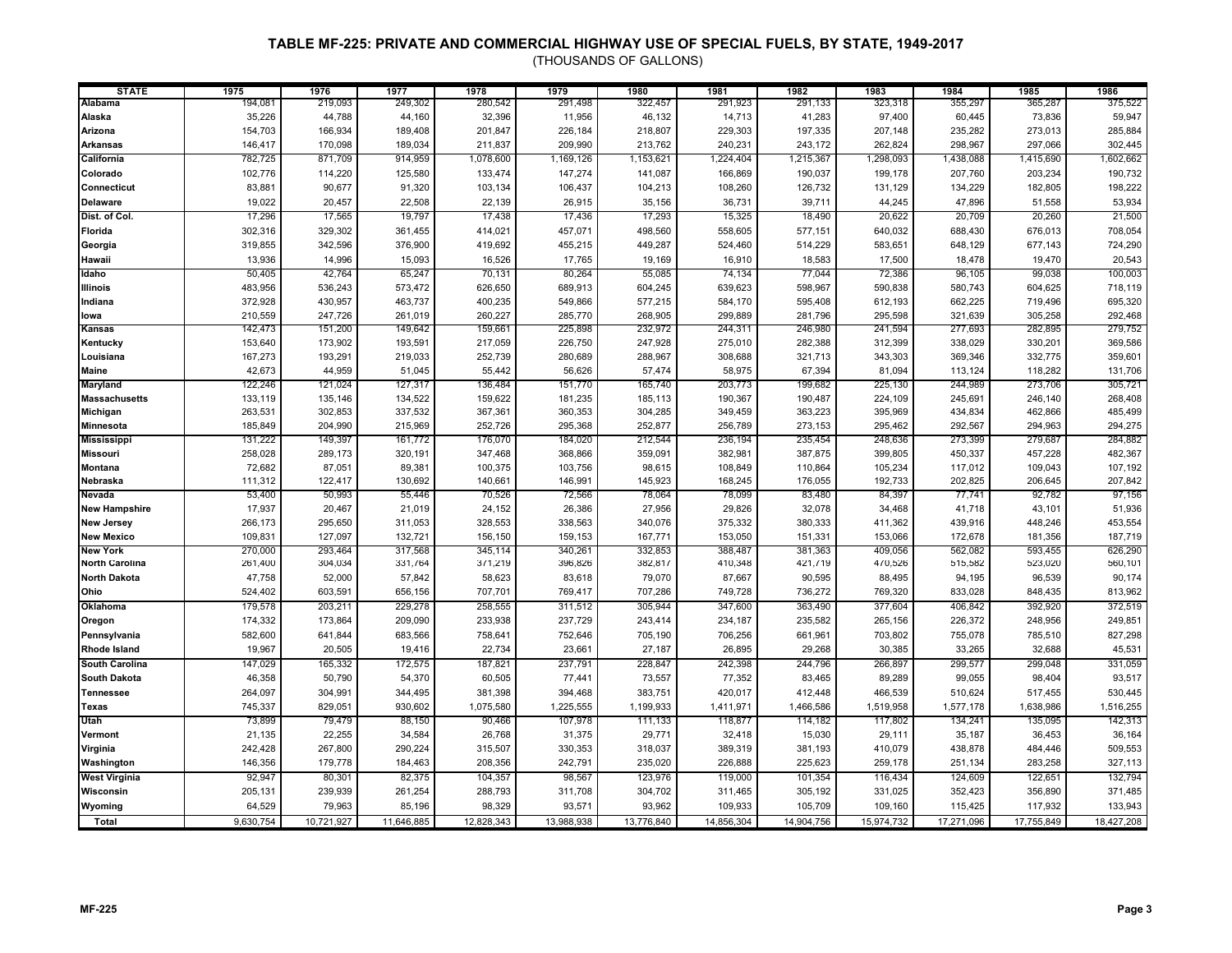| <b>STATE</b>          | 1987       | 1988       | 1989       | 1990       | 1991       | 1992       | 1993       | 1994         | 1995       | 1996       | 1997       |
|-----------------------|------------|------------|------------|------------|------------|------------|------------|--------------|------------|------------|------------|
| Alabama               | 409,825    | 486,519    | 535,136    | 571,091    | 554,649    | 551,926    | 587,390    | 659,025      | 696,427    | 650,666    | 659,865    |
| Alaska                | 29,091     | 43,362     | 58,472     | 83,524     | 40,077     | 49,869     | 116,570    | 30,422       | 79,862     | 67,938     | 48,374     |
| Arizona               | 272,404    | 303,839    | 325,694    | 331,071    | 301,102    | 352,181    | 474,486    | 463,479      | 484,323    | 529,310    | 688,869    |
| <b>Arkansas</b>       | 328,660    | 367,997    | 386,237    | 385,802    | 386,961    | 405,441    | 427,972    | 472,195      | 490,814    | 497,660    | 534,712    |
| California            | 1,730,685  | 1,782,723  | 1,944,331  | 1,852,610  | 1,793,825  | 1,998,741  | 1,853,278  | 2,035,629    | 2,109,665  | 2,133,927  | 2,297,847  |
| Colorado              | 186,538    | 191,352    | 187,715    | 206,215    | 208,405    | 224,266    | 263,542    | 269,399      | 285,785    | 274,939    | 292,686    |
| Connecticut           | 210,168    | 207,851    | 200,010    | 186,197    | 173,200    | 189,394    | 197,287    | 186,477      | 200,736    | 177,626    | 244,903    |
| <b>Delaware</b>       | 59,494     | 56,124     | 53,476     | 53,266     | 52,689     | 52,503     | 55,154     | 62,278       | 63,381     | 59,666     | 63,530     |
| Dist. of Col.         | 22,094     | 23,327     | 23,356     | 22,818     | 22,148     | 21,092     | 20,872     | 21,889       | 21,363     | 21,082     | 21,689     |
| Florida               | 754,771    | 781,715    | 859,993    | 843,849    | 845,962    | 901,509    | 932,513    | 963,393      | 1,004,016  | 1,038,762  | 1,136,005  |
| Georgia               | 782,834    | 841,981    | 847,733    | 867,436    | 862,607    | 888,773    | 1,003,668  | 1,050,161    | 1,115,612  | 1,173,285  | 1,192,282  |
| Hawaii                | 21,345     | 22,999     | 24,587     | 25,795     | 26,131     | 25,912     | 26,023     | 31,751       | 27,525     | 30,841     | 28,795     |
| Idaho                 | 104,169    | 106,408    | 113,134    | 128,235    | 126,080    | 130,069    | 164,510    | 160,362      | 169,070    | 189,019    | 220,919    |
| <b>Illinois</b>       | 739,434    | 783,017    | 1,006,016  | 959,676    | 886,347    | 918,598    | 1,012,353  | 916,486      | 1,124,207  | 1,139,346  | 1,469,189  |
| Indiana               | 599,083    | 636,735    | 736,629    | 704,697    | 731,420    | 760,720    | 855,510    | 925,278      | 928,205    | 941,607    | 1,017,641  |
| lowa                  | 316,759    | 338,971    | 352,924    | 375,714    | 323,632    | 332,503    | 349,270    | 380,575      | 413,885    | 440,561    | 460,066    |
| Kansas                | 289,923    | 302,644    | 308,517    | 314,068    | 279,780    | 265,462    | 321,369    | 300,388      | 345,863    | 355,350    | 380,978    |
| Kentucky              | 393,722    | 498,526    | 515,437    | 489,652    | 418,777    | 539,012    | 625,068    | 590,579      | 582,114    | 598,537    | 684,634    |
| Louisiana             | 346,680    | 374,597    | 374,845    | 374,598    | 370,942    | 351,535    | 409,664    | 446,748      | 484,935    | 511,637    | 528,757    |
| <b>Maine</b>          | 145,528    | 116,621    | 123,581    | 111,379    | 106,743    | 114,339    | 115,512    | 129,520      | 130,722    | 136,197    | 139,279    |
| <b>Maryland</b>       | 318,963    | 329,885    | 355,308    | 354,729    | 331,002    | 345,063    | 343,339    | 310,950      | 325,971    | 357,665    | 418,054    |
| <b>Massachusetts</b>  | 284,132    | 294,132    | 290,583    | 267,438    | 246,781    | 254,322    | 271,406    | 297,749      | 317,000    | 315,829    | 345,363    |
| Michigan              | 518,342    | 532,808    | 535,470    | 534,548    | 538,195    | 570,147    | 724,338    | 731,522      | 742,668    | 778,437    | 816,936    |
| Minnesota             | 317,188    | 335,969    | 335,550    | 327,853    | 344,277    | 354,154    | 374,863    | 422,126      | 457,310    | 485,188    | 505,032    |
| <b>Mississippi</b>    | 299,858    | 322,838    | 321,191    | 328,349    | 333,768    | 346,023    | 349,074    | 362,185      | 378,188    | 403,727    | 434,751    |
| <b>Missouri</b>       | 493,177    | 542,310    | 649,276    | 594,302    | 591,447    | 651,097    | 691,149    | 736,603      | 743,410    | 772,248    | 881,667    |
| <b>Montana</b>        | 108,341    | 117,389    | 120,917    | 125,346    | 116,176    | 126,314    | 139,443    | 156,703      | 159,632    | 146,177    | 175,736    |
| Nebraska              | 205,326    | 203,577    | 210,467    | 220,284    | 222,767    | 250,632    | 260,476    | 285,824      | 314,454    | 338,899    | 318,345    |
| Nevada                | 118,493    | 117,149    | 129,958    | 132,136    | 141,735    | 146,743    | 176,300    | 174,734      | 176,726    | 220,132    | 223,864    |
| <b>New Hampshire</b>  | 55,666     | 58,798     | 60,266     | 51,759     | 48,895     | 51,273     | 53,913     | 56,564       | 63,584     | 61,335     | 116,402    |
| <b>New Jersey</b>     | 552,038    | 518,538    | 455,359    | 422,486    | 389,054    | 374,846    | 460,571    | 561,865      | 490,475    | 600,618    | 682,581    |
| <b>New Mexico</b>     | 189,734    | 207,369    | 208,355    | 222,638    | 222,040    | 234,556    | 317,607    | 320,583      | 310,008    | 317,110    | 342,951    |
| <b>New York</b>       | 641,260    | 753,116    | 713,648    | 859,646    | 807,221    | 838,520    | 862,944    | 916,983      | 921,800    | 931,040    | 908,532    |
| <b>North Carolina</b> | 587,480    | 620,894    | 621,760    | 627,675    | 604,982    | 646,668    | 666,330    | 772,022      | 780,523    | 799,876    | 850,327    |
| <b>North Dakota</b>   | 91,005     | 92,208     | 93,428     | 93,125     | 96,976     | 102,117    | 111,546    | 131,478      | 134,367    | 137,112    | 138,701    |
| Ohio                  | 828,424    | 878,562    | 1,051,620  | 964,868    | 896,861    | 971,630    | 1,000,343  | 1,115,338    | 1,203,536  | 1,245,200  | 1,367,058  |
| <b>Oklahoma</b>       | 386,139    | 391,932    | 392,264    | 395,777    | 357,339    | 398,416    | 433,000    | 478,305      | 497,583    | 544,769    | 563,281    |
| Oregon                | 272,393    | 306,271    | 315,535    | 338,950    | 337,344    | 333,093    | 349,075    | 340,521      | 356,019    | 388,688    | 400,714    |
| Pennsylvania          | 880,262    | 940,113    | 926,706    | 931,630    | 944,766    | 991,763    | 1,092,489  | 1,155,819    | 1,201,696  | 1,169,284  | 1,241,113  |
| <b>Rhode Island</b>   | 56,125     | 44,138     | 53,421     | 40,827     | 37,801     | 39,935     | 38,353     | 42,183       | 44,471     | 44,659     | 43,640     |
| South Carolina        | 317,115    | 314,356    | 407,991    | 422,625    | 352,299    | 388,843    | 410,025    | 524,395      | 463,625    | 461,218    | 487,417    |
| <b>South Dakota</b>   | 92,769     | 95,672     | 93,766     | 100,902    | 102,041    | 106,726    | 114,506    | 137,398      | 137,564    | 143,039    | 141,647    |
| <b>Tennessee</b>      | 565,029    | 581,703    | 590,190    | 607,875    | 577,968    | 599,877    | 648,223    | 678,423      | 730,080    | 755,828    | 778,068    |
| <b>Texas</b>          | 1,405,164  | 1,346,285  | 1,430,561  | 1,426,255  | 1,572,102  | 1,634,543  | 1,705,512  | 1,941,324    | 1,966,615  | 2,167,149  | 2,273,633  |
| Utah                  | 142,664    | 151,026    | 161,940    | 180,927    | 172,201    | 181,825    | 191,093    | 211,373      | 260,059    | 256,810    | 295,045    |
| Vermont               | 44,249     | 46,048     | 46,744     | 41,851     | 47,822     | 59,821     | 70,570     | 73,961       | 86,840     | 96,108     | 77,861     |
| Virginia              | 540,553    | 576,017    | 576,651    | 546,921    | 553,794    | 592,653    | 629,573    | 682,156      | 690,946    | 760,663    | 836,583    |
| Washington            | 309,356    | 343,926    | 364,654    | 363,028    | 361,775    | 385,237    | 352,731    | 465,280      | 466,779    | 482,289    | 469,389    |
| <b>West Virginia</b>  | 150,131    | 188,075    | 180,513    | 192,826    | 176,447    | 198,771    | 212,624    | 212,587      | 221,935    | 170,305    | 253,146    |
| Wisconsin             | 389,057    | 424,294    | 432,958    | 443,696    | 453,746    | 489,743    | 522,632    | 565,648      | 589,910    | 601,957    | 635,116    |
| Wyoming               | 184,259    | 153,263    | 169,822    | 176,724    | 158,671    | 173,984    | 207,805    | 198,821      | 214,887    | 239,167    | 260,146    |
| Total                 | 19,087,899 | 20,095,969 | 21,274,695 | 21,225,689 | 20,649,770 | 21,913,180 | 23,593,864 | 25, 157, 457 | 26,207,171 | 27,160,482 | 29,394,119 |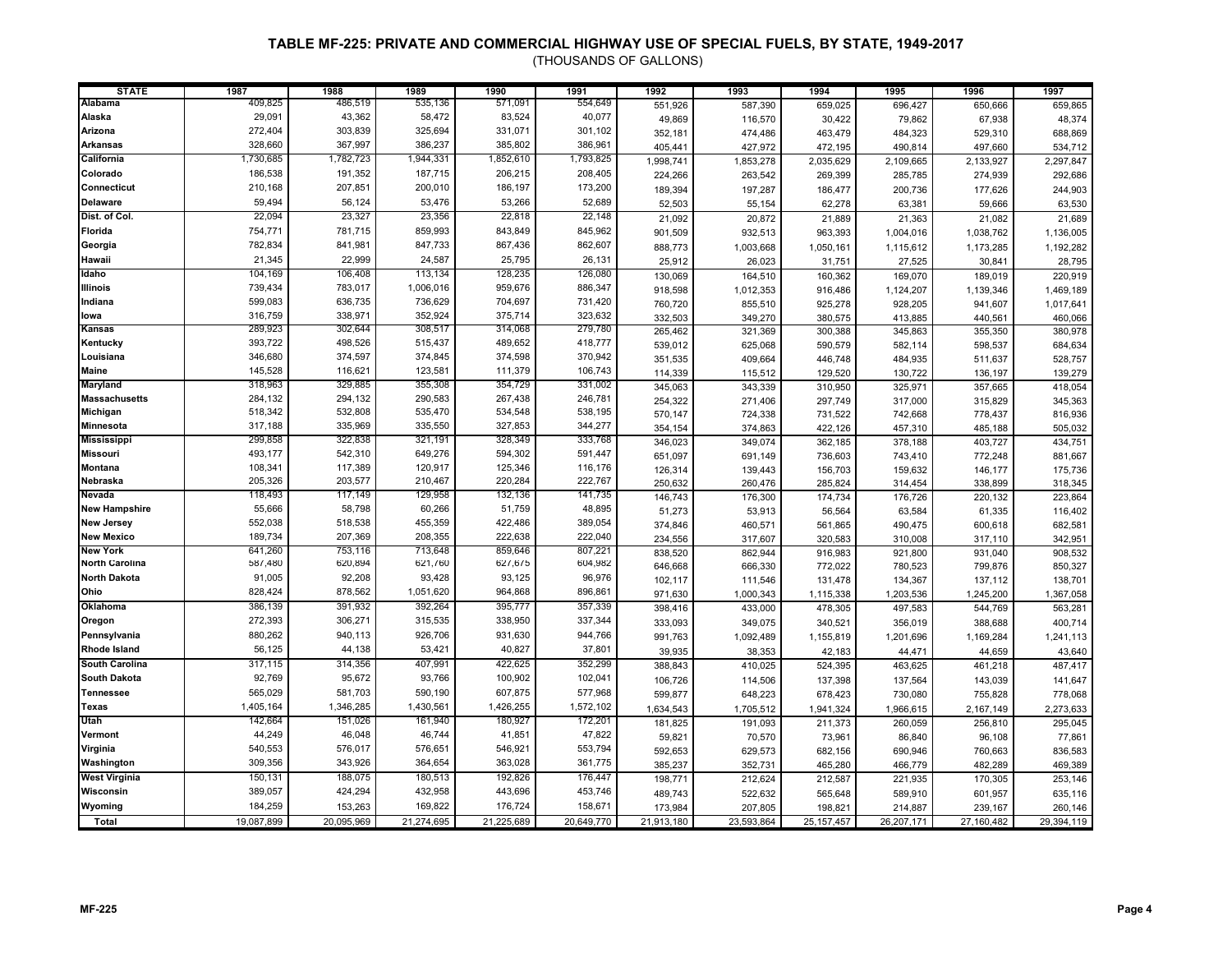| <b>STATE</b>           | 1998               | 1999               | 2000                 | 2001               | 2002               | 2003                 | 2004              | 2005              | 2006              | 2007              | 2008                 |
|------------------------|--------------------|--------------------|----------------------|--------------------|--------------------|----------------------|-------------------|-------------------|-------------------|-------------------|----------------------|
| <b>Alabama</b>         | 705,978            | 745,713            | 769,752              | 683,396            | 672,948            | 734,983              | 790,734           | 814,696           | 824,496           | 882,000           | 774,381              |
| Alaska                 | 68,962             | 75,400             | 91,355               | 111,937            | 109,586            | 92,339               | 209,733           | 230,835           | 237,222           | 238,428           | 244,816              |
| Arizona                | 606,448            | 663,876            | 632,761              | 678,902            | 709,011            | 734,014              | 780,791           | 860,537           | 886,254           | 885,407           | 819,465              |
| <b>Arkansas</b>        | 562,634            | 557,820            | 587,842              | 582,034            | 572,817            | 590,609              | 601,994           | 634,171           | 651,418           | 673,731           | 628,410              |
| California             | 2,347,370          | 2,468,188          | 2,639,366            | 2,647,870          | 2,732,503          | 2,688,255            | 2,908,737         | 3,064,404         | 3,045,851         | 3,181,111         | 2,956,542            |
| Colorado               | 386,118            | 449,375            | 472,447              | 512,967            | 549,888            | 475,386              | 508,032           | 554,018           | 582,166           | 601,573           | 582,806              |
| Connecticut            | 223,417            | 237,293            | 274,914              | 273,178            | 229,112            | 267,048              | 285,813           | 307,303           | 302,684           | 306,861           | 296,093              |
| <b>Delaware</b>        | 62,830             | 57,741             | 58,320               | 56,812             | 61,713             | 63,785               | 65,569            | 72,646            | 70,459            | 71,608            | 66,169               |
| Dist. of Col.          | 21,541             | 22,223             | 23,215               | 27,482             | 27,171             | 25,710               | 24,413            | 28,571            | 19,641            | 21,864            | 26,969               |
| Florida                |                    |                    |                      |                    |                    |                      | 1,576,307         | 1,729,768         | 1,794,987         | 1,680,451         |                      |
| Georgia                | 1,183,731          | 1,245,526          | 1,279,860            | 1,289,858          | 1,355,450          | 1,432,663            | 1,461,981         | 1,696,811         | 1,567,130         | 1,515,560         | 1,495,715            |
| Hawaii                 | 1,239,929          | 1,330,511          | 1,390,609            | 1,416,674          | 1,458,812          | 1,436,781            | 44,000            | 46,756            | 53,710            | 54,841            | 1,336,493            |
| Idaho                  | 29,276             | 33,061             | 33,821               | 33,075             | 38,429             | 36,661               | 239,434           | 251,556           | 264,048           | 277,342           | 59,017               |
| <b>Illinois</b>        | 185,721            | 215,746            | 216,281              | 219,095            | 224,193            | 230,046              | 1,401,432         | 1,502,351         | 1,535,719         | 1,558,708         | 246,705              |
| Indiana                | 1,083,273          | 1,297,666          | 1,281,151            | 1,247,990          | 1,372,781          | 1,407,006            | 1,249,988         | 1,329,939         | 1,358,806         | 1,383,666         | 1,476,699            |
| lowa                   | 991,703            | 928,144            | 1,276,993            | 980,567            | 1,360,322          | 1,161,600            | 573,739           | 584,549           | 605,515           | 653,815           | 1,313,018            |
| Kansas                 | 483,052            | 498,225            | 499,373              | 497,299            | 506,818            | 511,804              | 414,791           | 422,908           | 434,744           | 480,028           | 653,096              |
| Kentucky               | 374,223            | 380,258            | 361,628              | 368,065            | 407,161            | 404,905              | 857,083           | 867,249           | 888,901           | 876,018           | 481,991              |
| Louisiana              | 707,204            | 703,740            | 829,597              | 814,484            | 913,880            | 789,531              | 662,270           | 689,064           | 784,876           | 707,188           | 822,183              |
| <b>Maine</b>           | 544,456            | 588,447            | 582,165              | 602,201            | 588,479            | 638,509              | 175,355           | 186,359           | 188,426           | 190,990           | 698,585              |
| <b>Maryland</b>        | 136,070            | 149,471            | 166,196              | 157,976            | 168,390            | 202,838              | 541,091           | 565,728           | 562,925           | 576,988           | 192,055              |
| <b>Massachusetts</b>   | 427,949            | 488,744            | 501,242              | 501,821            | 504,070            | 511,916              | 425,034           | 422,653           | 396,090           | 405,019           | 535,015              |
| Michigan               | 358,198            | 378,060            | 408,092              | 401,507            | 398,721            | 414,409              | 978,991           | 948,961           | 932,524           | 908,978           | 380,899              |
| Minnesota              | 871,396            | 911,306            | 917,188              | 904,696            | 944,140            | 945,696              | 664,466           | 665,699           | 675,627           | 677,757           | 841,734              |
| <b>Mississippi</b>     | 549,403            | 575,792            | 638,962              | 632,363            | 652,549            | 645,306              | 600,066           | 606,874           | 643,310           | 626,360           | 668,423              |
| <b>Missouri</b>        | 498,032            | 558,687            | 515,074              | 505,680            | 540,155            | 593,222              | 1,040,893         | 1,054,039         | 1,077,474         | 1,093,652         | 625,861              |
| <b>Montana</b>         | 939,318            | 866,541            | 921,162              | 915,155            | 951,220            | 973,107              | 223,636           | 246,433           | 259,569           | 265,261           | 996,651              |
| Nebraska               | 172,711            | 185,212            | 190,450              | 198,232            | 202,477            | 210,712              | 404,167           | 407,252           | 412,295           | 436,757           | 252,978              |
| Nevada                 | 362,739            | 361,429            | 364,475              | 366,839            | 375,476            | 378,061              | 332,118           | 388,933           | 399,257           | 387,773           | 409,191              |
| <b>New Hampshire</b>   | 230,337            | 262,918            | 264,306              | 268,577            | 287,935            | 298,113              | 112,131           | 111,356           | 102,060           | 104,823           | 334,506              |
| <b>New Jersey</b>      | 103,848            | 103,763            | 99,492               | 100,115            | 105,418            | 102,119              | 898,537           | 937,891           | 968,042           | 989,724           | 98,975               |
| <b>New Mexico</b>      | 720,088            | 771,389            | 786,783              | 835,324            | 834,457            | 868,681              | 467,001           | 481,766           | 520,578           | 532,246           | 904,689              |
| <b>New York</b>        | 395,483            | 400,522            | 405,626              | 404,774            | 420,180            | 440,275              | 1,415,523         | 1,436,531         | 1,374,167         | 1,431,990         | 474,110              |
| <b>North Carolina</b>  | 960,070            | 1,018,288          | 993,979              | 963,076            | 1,168,072          | 1,262,914            | 1,101,259         | 1,106,741         | 1,123,274         | 1,113,940         | 1,423,316            |
| <b>North Dakota</b>    | 898,737<br>144,136 | 883,343<br>142,621 | 1,021,070<br>144,134 | 958,844<br>150,894 | 980,564<br>150,009 | 1,040,189<br>155,976 | 157,055           | 172,253           | 170,425           | 182,784           | 1,021,665<br>198,541 |
| Ohio                   |                    |                    |                      |                    |                    |                      | 1,589,020         | 1,616,611         | 1,602,008         | 1,607,615         |                      |
| Oklahoma               | 1,383,288          | 1,523,918          | 1,510,523            | 1,475,619          | 1,505,012          | 1,520,063            | 638,929           | 747,224           | 780,905           | 841,118           | 1,514,164<br>907,062 |
| Oregon                 | 566,856            | 616,674            | 728,864              | 947,815            | 807,251            | 629,841              | 524,735           | 538,320           | 546,936           | 563,925           |                      |
| Pennsylvania           | 421,482            | 430,694            | 424,263              | 416,246            | 460,128            | 492,154              | 1,453,121         | 1,577,819         | 1,603,146         | 1,565,445         | 540,254              |
| <b>Rhode Island</b>    | 1,284,877          | 1,353,117          | 1,375,265            | 1,386,766          | 1,375,493          | 1,390,407            | 58,288            | 58,288            | 57,676            | 62,590            | 1,505,544            |
| South Carolina         | 49,007             | 55,844             | 54,317               | 55,091             | 55,033             | 55,033               | 710,120           | 696,022           | 707,354           | 729,583           | 58,719               |
| <b>South Dakota</b>    | 566,191            | 594,622            | 620,260              | 620,752            | 622,805            | 630,410              | 176,387           | 186,913           | 191,906           | 211,545           | 677,961              |
| <b>Tennessee</b>       | 142,903            | 146,292            | 147,131              | 149,671            | 158,867            | 166,675              | 991,476           | 1,053,439         | 1,040,979         | 1,062,419         | 205,692              |
|                        | 822,845            | 861,463            | 890,704              | 868,540            | 904,786            | 967,835              |                   |                   |                   |                   | 1,002,931            |
| <b>Texas</b>           | 2,456,309          | 2,579,169          | 2,824,792            | 2,990,263          | 3,125,264          | 3,323,109            | 3,479,579         | 3,673,568         | 4,053,917         | 4,313,359         | 4,327,430            |
| Utah<br>Vermont        | 305,162            | 301,493            | 338,576              | 337,898            | 354,812            | 352,288              | 367,644<br>62,222 | 393,790<br>62,935 | 503,317<br>66,400 | 492,839<br>65,828 | 452,788              |
|                        | 77,033             | 58,101             | 53,153               | 70,375             | 64,429             | 67,057               | 1,117,189         | 1,093,680         | 1,104,316         | 1,131,864         | 61,075               |
| Virginia<br>Washington | 898,041            | 955,500            | 995,582              | 939,508            | 936,201            | 1,017,912            | 628,696           | 637,457           | 704,820           | 712,423           | 1,037,504            |
|                        | 431,973            | 571,177            | 565,695              | 545,133            | 572,271            | 583,824              |                   |                   |                   |                   | 661,409              |
| <b>West Virginia</b>   | 275,096            | 279,860            | 281,350              | 271,622            | 269,958            | 270,820              | 294,776           | 296,645           | 295,008           | 294,671           | 287,134              |
| Wisconsin              | 670,331            | 677,219            | 654,337              | 671,190            | 683,627            | 676,732              | 728,606           | 704,597           | 760,507           | 762,358           | 747,031              |
| Wyoming                | 262,113            | 346,310            | 272,093              | 308,553            | 304,613            | 292,808              | 339,489           | 346,054           | 360,312           | 392,283           | 389,866              |
| Total                  | 30,189,888         | 31,908,492         | 33,376,586           | 33,364,801         | 34,775,457         | 35,202,137           | 37, 354, 441      | 39,110,963        | 40,094,177        | 40,785,107        | 38,714,326           |